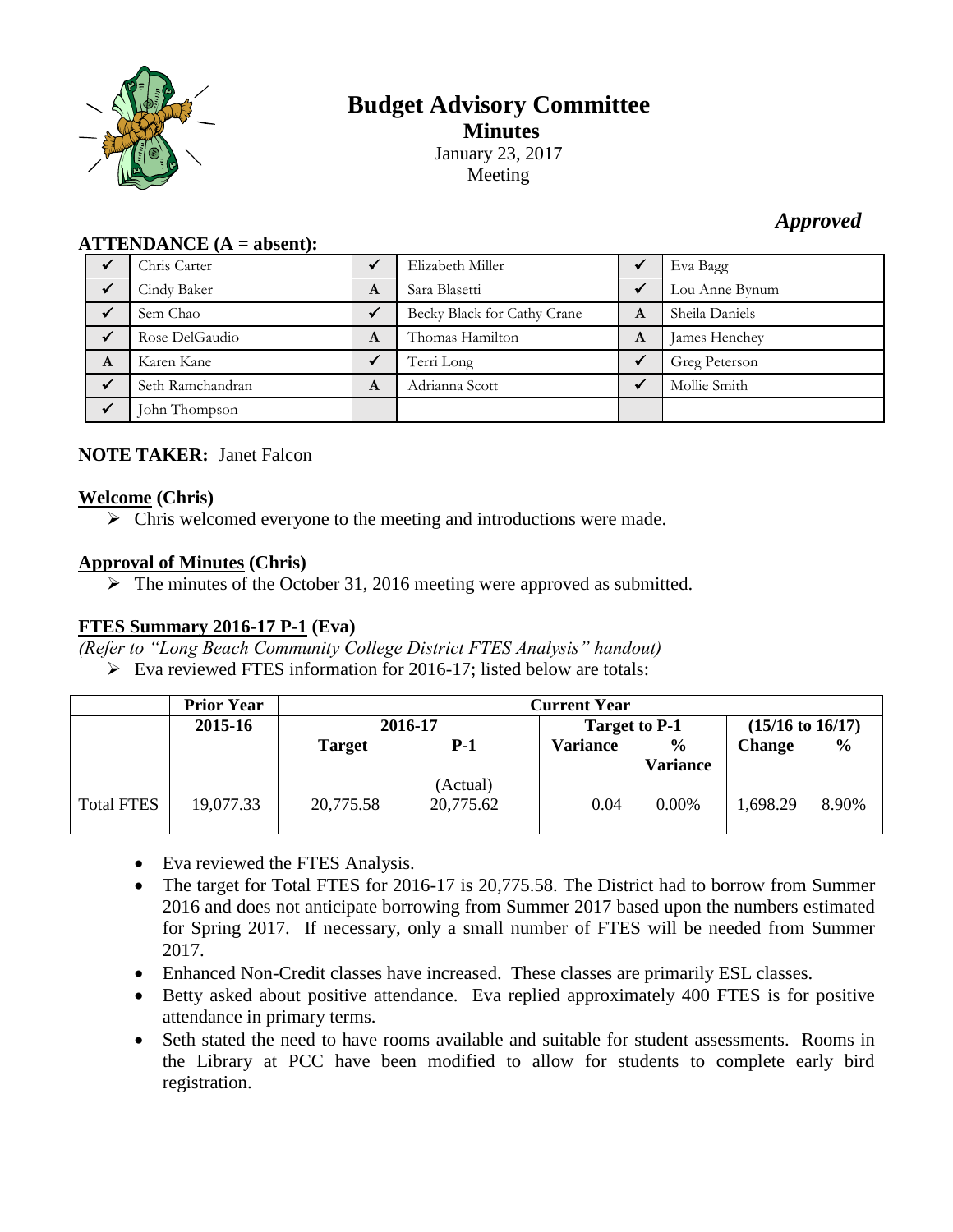#### **2016-17 Apportionment December Revision (John)**

*(Refer to "Apportionment Calculation – Budget 2016-17 December Revision" handout)*

 $\triangleright$  John reviewed the Apportionment Calculations for 2015-16 and 2016-17 December Revision, P-1 FTES.

|                                                              | 2015-16<br><b>Annual FTES</b> | 2016-17<br><b>Adopted</b> | 2016-17<br>Dec Rev P-1 | <b>Change from</b><br><b>Adopted</b> |
|--------------------------------------------------------------|-------------------------------|---------------------------|------------------------|--------------------------------------|
|                                                              | Amount                        | Amount                    | <b>Amount</b>          | <b>Amount</b>                        |
| <b>Total Base Revenue</b>                                    | 103,656,853                   | 110,872,717               | 110,941,168            | 68,451                               |
| <b>COLA Adjustment</b><br>$(1.02\%/0.0\%/0.0\%/0.0\%)$       | 1,057,300                     |                           |                        |                                      |
| <b>Restoration/Growth</b>                                    | (7,837,882)                   | 293,098                   | 61,558                 | (231,541)                            |
| <b>Full-Time Faculty Hiring</b>                              | 1,139,486                     | (31,796)                  | (31,796)               |                                      |
| <b>Base Increase FON</b>                                     |                               | 14,050                    | 14,050                 |                                      |
| <b>Base Increase Non-FON</b>                                 | 5,006,978                     | 1,415,561                 | 1,415,561              |                                      |
| <b>Stability Adjustment</b>                                  | 7,837,882                     |                           |                        |                                      |
| <b>Total Computational Revenue</b>                           | 110,860,616                   | 112,563,630               | 112,400,541            | (163,089)                            |
| <b>Deficit Factor</b><br>$(0.00\%/0.50\%/1.4501\%/0.9501\%)$ | 0                             | (562, 818)                | (1,629,916)            | (1,067,098)                          |
| <b>Adjusted Computational Revenue</b>                        | 110,860,616                   | 112,000,812               | 110,770,625            | (1,230,187)                          |
| <b>Funded FTES</b>                                           | 19,077.33                     | 20,775.58                 | 20,775.62              | 0.04                                 |

- John reviewed the Apportionment Calculation that includes the December Revision from the Chancellor's Office.
- The Adjusted Computational Revenue has decreased with the December Revision. This is due to the increase in Deficit Factor from the Adopted Budget estimate of 0.50% to 1.4501% with the December Revision. This factor fluctuates throughout the year and may change as the year progresses.
- Betty stated the apportionment calculation is comprised of three sources. The state starts with the state apportionment, deducts the property taxes the districts receive, and deducts 98% of the enrollment fees that the district should have collected. The apportionment is based on the net of those numbers. If there is a deficit, they apply it against the total calculation. There are a few other factors that may be included in the apportionment calculation.
- Lou Anne asked if the apportionment calculation was based off the State budget that comes from the Department of Finance. Betty replied the State adopts a budget with a projection of property taxes. The State is usually optimistic with the projection. Lou Anne commented the State and the Department of Finance have a discrepancy between the two agencies. Betty added the Chancellor's Office usually will differ as well. It is wise to budget for a Deficit Factor and then adjust accordingly throughout the fiscal year.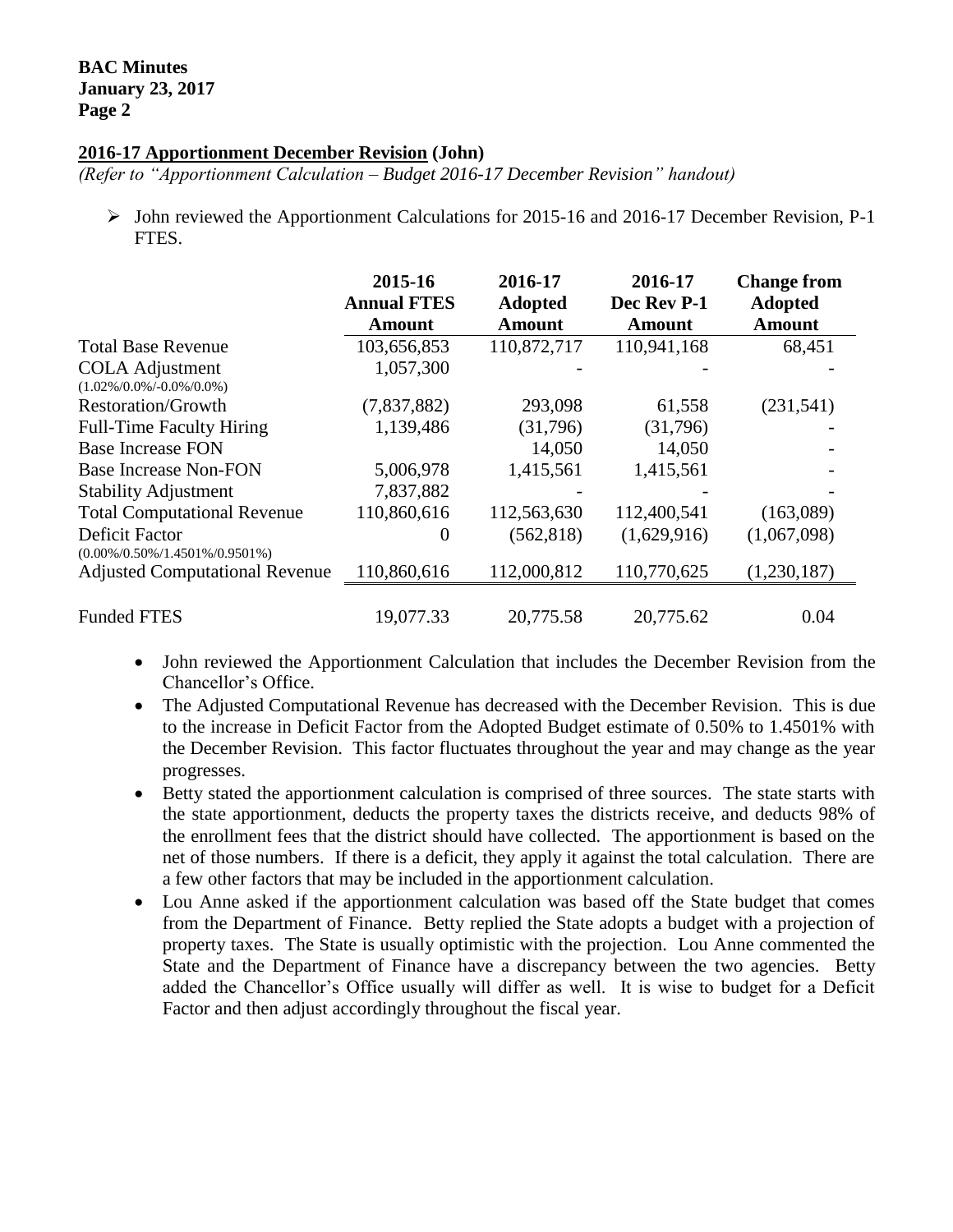## **State Budget Update (Betty and John)**

*(Refer to "Memorandum" dated January 19, 2017, "Community College Update" handouts as well as other handouts regarding various topics for community colleges)*

- $\triangleright$  John discussed the State Budget Update including the following highlights:
	- The Governor released his 2017-18 State budget.
	- The Acting Superintendent-President emailed a district-wide memo regarding the Governor's 2017-18 budget and its impact to LBCC. A copy was handed out to the committee.
	- Highlights include:

Ongoing Unrestricted

- o Cost of Living Adjustment (COLA) of 1.48% totaling \$94.1 million. (\$1.6 million for LBCC).
- o Enrollment Growth funds of 1.34% totaling \$79.3 million for increased full-time equivalent students (FTES) (Up to \$1.4 million for LBCC if additional FTES generate 278 FTES).
- $\circ$  Increased operating expenses of approximately 0.4% totaling \$23.6 million (\$0.4 million for LBCC).

Ongoing Categorical

- o Cost of Living Adjustment (COLA) of 1.48% totaling \$5.4 million for select Categorical Programs (approximately \$56,000 increase for specific categorical programs at LBCC).
- o Online Education Initiative totaling \$10 million. This would be for the purchase of a state wide learning management system (CANVAS). This line item would be used as state wide funding and will not be allocated to individual colleges.

One-Time

- o Deferred Maintenance & Instructional Equipment total \$43.7 million with no match requirement (\$790,000 for LBCC).
- o Proposition 39 Clean Energy Job Creation Fund provides \$52.3 million for community college energy efficiency projects (\$946,000 for LBCC).
- o John reviewed the Capital Outlay Projects that have been approved for state funding. Proposition 51 passed in November 2016; however, the Governor only approved 5 programs within the state. Unfortunately, the projects for LBCC were not approved at this time. Lou Anne said it appears the five projects were pulled not necessarily in order of priority. Rose added the projects were approved for funding based on health and safety issues.
- o The Governor's revise will be announced in May 2017.
- Seth asked to be informed of the Guided Pathways in the future to help students. Terri responded there is a joint newsletter from Academic Affairs and Student Support Services planned for the future. The newsletter will be sent to faculty and provide updates on the Long Beach College Promise and other grants. Seth also asked to be updated on Associate Degrees for Transfer (ADTs). Greg said the California Guided Pathways Project application will be presented to the College Planning Committee in February. Terri and Eva reminded the committee that the Strategic Plan includes a focus on Guided Pathways.
- Seth suggested we should be more in line with the California State University system in regards to the Integrated Library System.